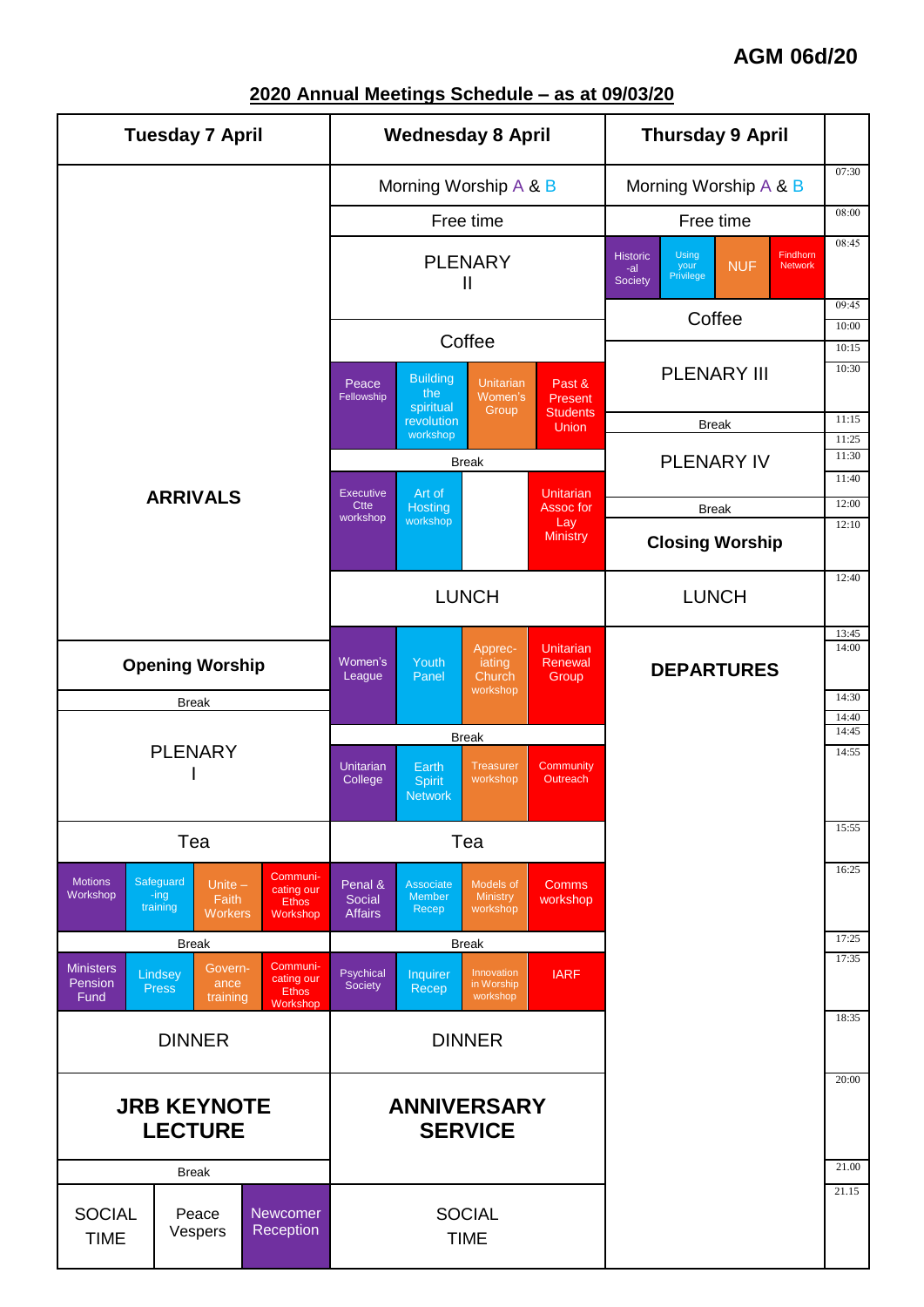## **DAY 1 - TUESDAY 07 APRIL 2020**

|       |                                                 | <b>ARRIVALS</b>                 |                                         |                                                             | 14:00              |  |
|-------|-------------------------------------------------|---------------------------------|-----------------------------------------|-------------------------------------------------------------|--------------------|--|
| 14:00 | <b>Opening Worship</b><br>Queen's               |                                 |                                         |                                                             |                    |  |
| 14:30 | <b>Break</b>                                    |                                 |                                         |                                                             |                    |  |
| 14:40 | <b>PLENARY</b>                                  |                                 |                                         |                                                             |                    |  |
|       | Queen's                                         |                                 |                                         |                                                             |                    |  |
| 15:55 | Tea<br>Library                                  |                                 |                                         |                                                             | 15:55              |  |
| 16:25 | <b>Motions</b><br>Workshop<br>P                 | Safeguarding<br><b>Training</b> | Unite - Faith<br><b>Worker's Branch</b> | <b>Communicating our</b><br><b>Ethos Workshop</b><br>S      | 16:25              |  |
| 17:25 | <b>Break</b>                                    |                                 |                                         |                                                             |                    |  |
| 17:35 | <b>Ministers</b><br><b>Pension Fund</b><br>P    | Lindsey<br><b>Press</b><br>т    | Governance<br>Training                  | <b>Communicating our</b><br><b>Ethos Workshop</b><br>S<br>С | 17:35              |  |
| 18:55 | <b>DINNER</b><br>Prince's                       |                                 |                                         |                                                             |                    |  |
| 20:00 | <b>JRB KEYNOTE</b><br><b>LECTURE</b><br>Queen's |                                 |                                         |                                                             |                    |  |
| 21:00 | <b>Break</b>                                    |                                 |                                         |                                                             | $\overline{21:00}$ |  |
| 21.15 | <b>SOCIAL</b><br>Peace Vespers<br><b>TIME</b>   |                                 | Queen's                                 | <b>Newcomer</b><br>Reception<br>P                           | 21:15              |  |

*Room key:* **P- Pavilion C- Churchill T- Terrace S- Salisbury**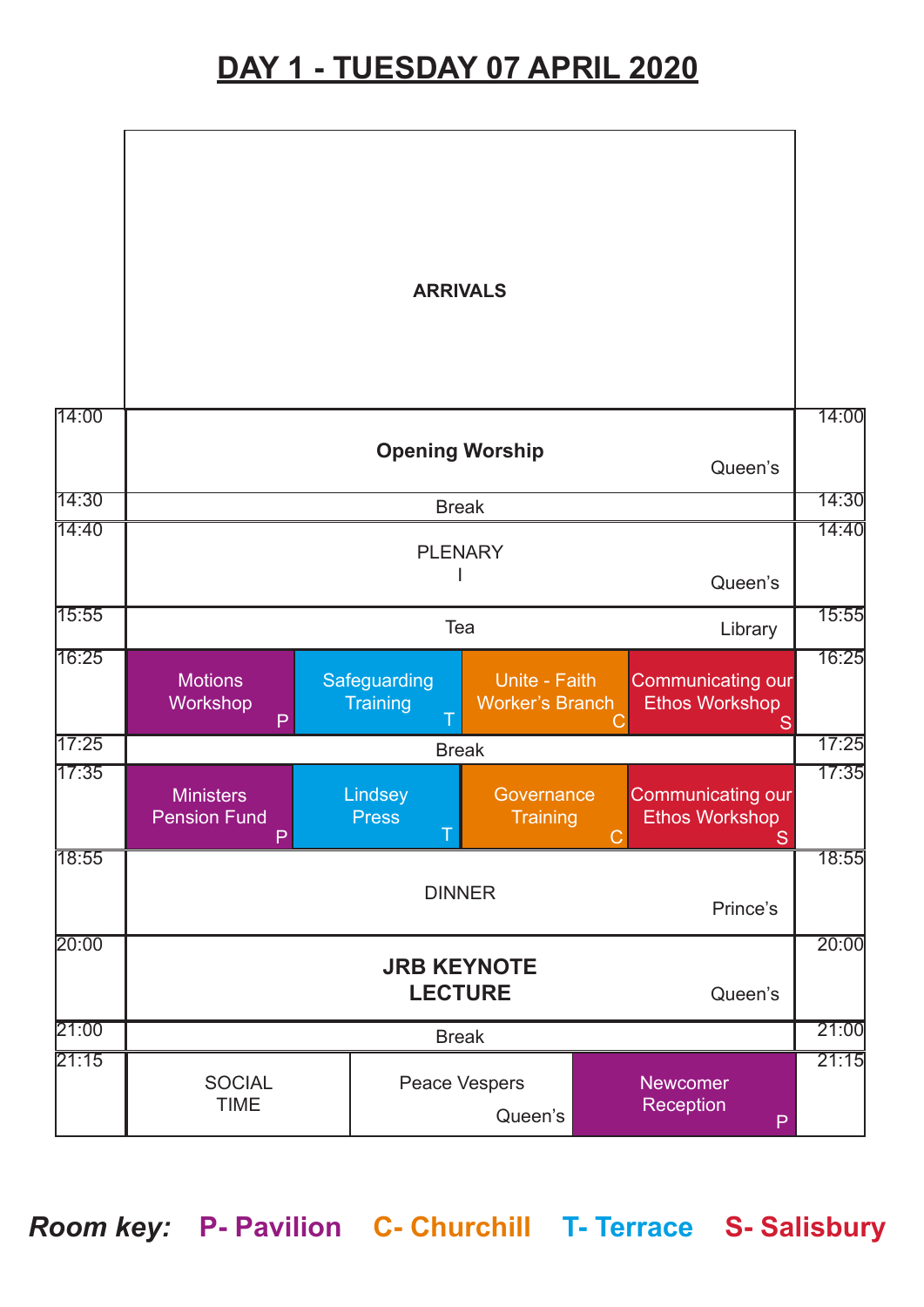# **DAY 2 - WEDNESDAY 08 APRIL 2020**



*Room key:* **P- Pavilion C- Churchill T- Terrace S- Salisbury**